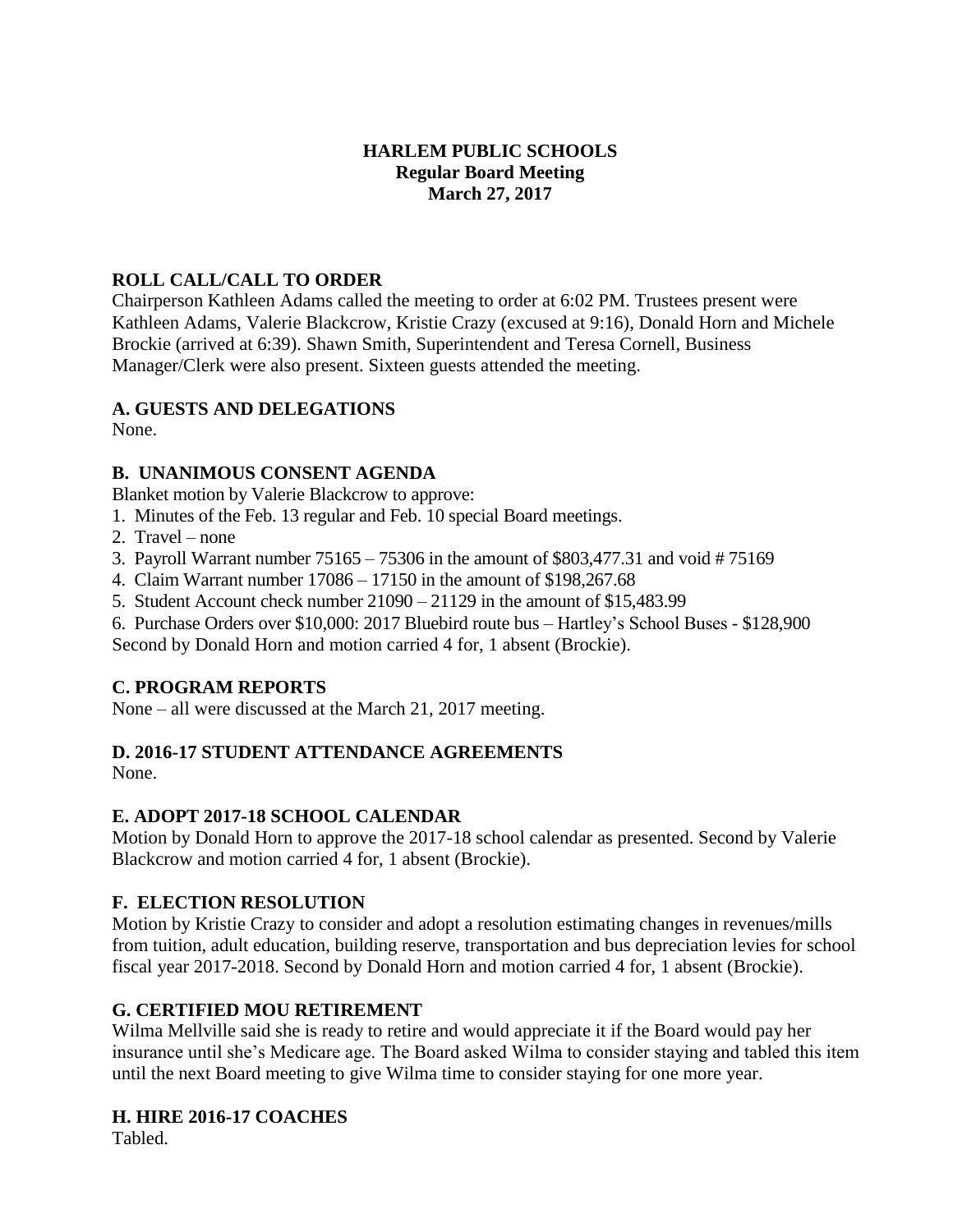Harlem School District #12 **Regular Meeting** Regular Meeting March 27, 2017

#### **I. HIRE TWO LONG TERM SUBSTITUTES**

Chairperson Adams stated if Julie Hockhalter and Aimee Timmons were already approved on the substitute list, then we don't have to hire them again.

#### **J. CERTIFIED NEGOTIATION**

Motion by Donald Horn to appoint Valerie Blackcrow and Kathleen Adams as the Board members for the certified negotiations process. Second by Kristie Crazy and motion carried 4 for, 1 absent (Brockie).

# **K. SUPERINTENDENT RESIGNATION/CONTRACT**

Chairperson Adams asked to go into closed session. Shawn Smith said to leave it open. After some discussion, Chairperson Adams closed the meeting. Closed session from 7:24 – 9:05 to discuss Superintendent Resignation / Contract with 5 Board Members, Shawn Smith and Teresa Cornell present.

Motion by Michele Brockie to approve the Executive Session minutes. Second by Valerie Blackcrow and motion carried 5 for.

Motion by Michele Brockie to reject the resignation of Shawn Smith as Superintendent. Second by Donald Horn and motion carried 4 for, 1 against (Horn).

Motion by Valerie Blackcrow to hire Shawn Smith as Superintendent for the 2017-18 SY with a salary of \$85,000 and changes to contract as specified. Second by Michele Brockie and motion carried 4 for, 1 against (Horn).

## **L. PRINCIPAL CONTRACTS/INSURANCE COVERAGE FOR SY 2017-18**

Kristie Crazy was excused at 9:16 PM. Closed session from  $9:15 - 10:45$  to discuss Principal Contracts. Present were 4 Board Members, Shawn Smith, Teresa Cornell and Doug Komrosky (9:17 – 9:34), Shiloh Seymour (9:35 – 9:55), Janet Jorgensen (9:55 - 10:09), Doreen Warren (10:10 – 10:22).

Motion by Valerie Blackcrow to approve the Executive Session minutes. Second by Michele Brockie and motion carried 4 for, 1 absent (Crazy).

Motion by Michele Brockie to approve Doug Komrosky, Janet Jorgensen, Shiloh Seymour, and Doreen Warren as administrators for SY 2017-18. Second by Valerie Blackcrow and motion carried 3 for, 1 against (Horn), 1 absent (Crazy).

Motion by Valerie Blackcrow to approve the benefit for health coverage as single for administrators for 2017-18 SY. Second by Michele Brockie and motion carried 4 for, 1 absent (Crazy).

## **M. 2015-16 AUDIT EXIT INTERVIEW**

Teresa gave copies of the audit report to the Board and stated it was a clean audit with no findings. Tony Gerharz from Wipfli, LLP was not present, but he answered some questions for the Board over speaker phone. Donald Horn asked him to come to the next Board meeting on April 18<sup>th</sup> to discuss the audit in person.